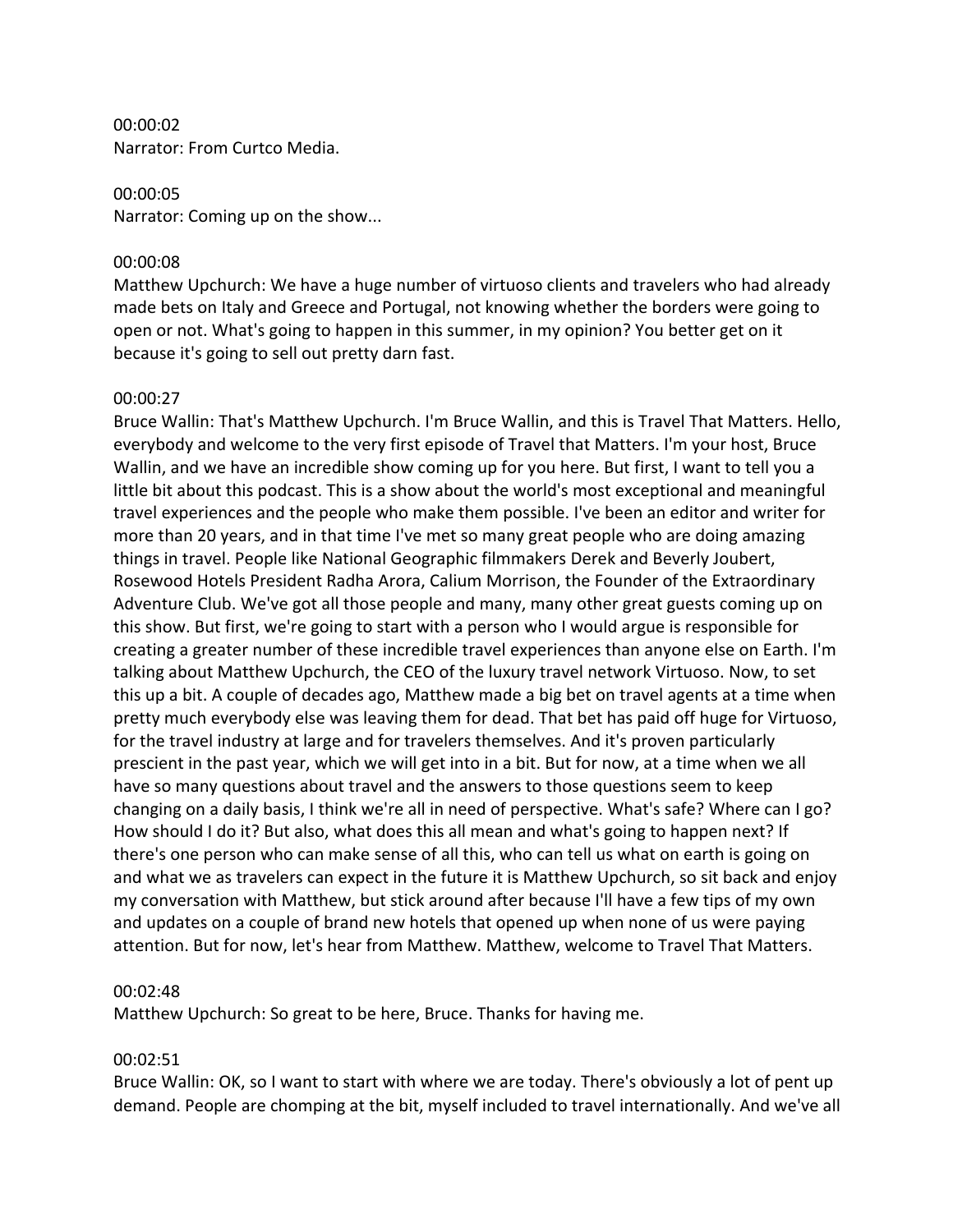had kind of this time to refocus and consider what our priorities are. You know, for me, certainly the break from international travel has made me want to go to more off the beaten path destinations. I'm thinking about Romania, Bolivia, I've got to get a whole list going. But at the same time, I'm dying to go back to Italy, right? And I'm certainly not alone in that opinion. So my question is, are we really going to travel differently or are we just going to kind of go back to all of our old habits?

## 00:03:28

Matthew Upchurch: That is such a great question, because that really isn't a simple answer, but I'll give you my perspective. First of all, I just got back from Cancun, from the World Travel and Tourism Council Summit and this whole idea about the balance of world health and safety with the ability to travel. So a couple of things. Number one, one of the things that happens is whenever you have a major disruption, it accelerates trends either to the upside or the downside. You look back on history, major shocks and things always accelerate trends in one way or another. To your point, though, about the question, it's super interesting because you know the word hybrid, I actually did a talk in February and I said the word hybrid is here to stay. We started really talking about sustainability 12 years ago. But remember, when we talk about sustainability, we use three pillars: the environment, protecting the planet, the preservation of natural and cultural heritage and the benefit to local economies. Right? Really wanting to make sure that the local people that that it's regenerative, that it's positive and that there's travel for good and travel that would not manage what can be destructive. And the reason I call it a hybrid, because here's the deal, it's not just up to us. When I was on a panel on overtourism, I mean, talk about a difficult conversation. Overtourism is in the eye of the beholder, right? And people have livelihoods, whatever. So what happened is, I've had discussions with Florence, with Venice, with Amsterdam. And when we were talking about overtourism, it actually has to start with self-determination. We are the guests, so the communities need to get together and decide what it is and how they're going to handle that. So I do think that right now, in this exact moment, travel right now is being driven more by policy than by what we want. The other thing that you're talking about, which is the thing about going to new places versus going to places we love, that is a trend that's been there for years, which is the creative tension between the places I love because I know'em and the places that are new. If I were to make a bet right now. I would say that the preponderance would probably be to go back to those places that I really know, because it's almost like I feel like I'm responsible for helping them come back. The other thing I think that's happening is off-season travel was already something that the luxury sector off-season travel was a huge deal. A lot of our sophisticated travelers loved Europe during what would call, you know, instead of call it cold and gray, we would call it the cultural season, but it really was the cultural season, right? I mean, it wasn't just a gimmick. You interacted with the with the locals in a different way. You know, it wasn't so crowded. It wasn't so hot, particularly in the summer, things like that. And so people are looking for that authenticity and they want engagement. They want to participate.

#### 00:06:25

Bruce Wallin: So actually, you mentioned the off-season travel, I think it's also something I want to bring up, you guys, I know you guys have held your symposiums in places that have kind of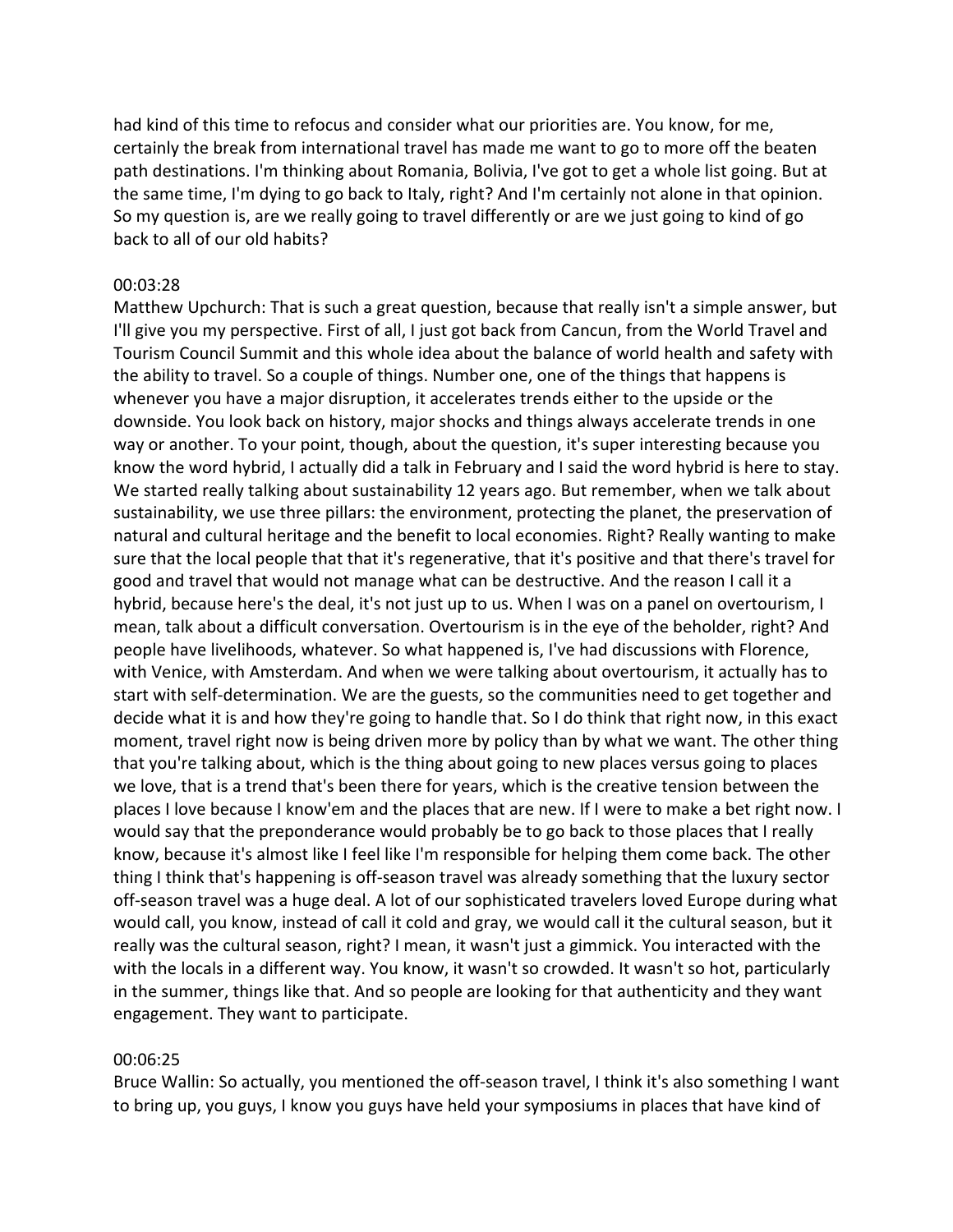recently experienced some kind of traumatic event in the past. You know, like you went to Mexico City during swine flu, you went to Paris after the terrorist attacks. Some of my best travel experiences have been going places that are not as crowded because something has happened there. I actually went to, a couple of years ago, I went to Venice right after the big floods and we almost canceled. We figured it out we decided to go through with it, and it was an amazing, you know, we were in Venice with hardly anybody there. It was incredible. I think we went to Mexico during swine flu when most people weren't going there. And sure, there's this sense that you're going there and you're bringing in your tourist dollars at a time when they need it. But there's also, you know, a selfish reason for that is that you're experiencing these places at a time when there aren't a million other Americans there. But, I want to talk about that idea of going to these, kind of embracing the challenges of going into these destinations that are experiencing or have experienced a traumatic event. This traumatic event, it's worldwide, right? So, how do you embrace that and what are you encouraging people to do going forward?

## 00:07:37

Matthew Upchurch: Just to give you, everybody listening, just a bit of perspective in 2020, 62 million jobs were lost, 4.5 trillion dollars was lost in travel and tourism. Those are the new final official numbers from WTTC. I've never been more happy that our network is truly global. Why is that? For example, let's take the country of Australia. Australia has always been in the top five places that our American, Canadian and North American clients, always want to remind everybody, having been born in Mexico, it is part of North America, by the way. And that's always been in the top five desired places. Australians are not, you know, not notorious. They're wonderful global travelers. Well, we were able to pivot with Tourism Australia to have all our Australian members book up all our Australian partners. And so that started happening all over the world. But I'll give you a perfect example about that pent up demand. Iceland was one of the first countries to say, if you're vaccinated, you can come. We just got an email yesterday that a couple of our partners in Iceland, their numbers in April, not April of 2020, April of 19 versus April of 2021 are four times the request they had of April of 19.

#### 00:08:52

Bruce Wallin: Wow. On that note, I want, I want to jump to the EU now, which recently announced that it is planning to open up to American tourists this this summer. Vaccinated tourists. That's fantastic news for all of us. We're all very excited about that. I'm hoping to go in late July. We'll see. What is that going to look like? What do you think European travel is going to look like? Is it going to be back to the Europe we knew? Is that going to take a couple of years to get back there? And also, you know, selfishly, I ask if my wife and I are both vaccinated, but our nine-year-old daughter is not, are we going to be able to go to Europe? You know, can she travel with us as a minor who's too young to get a vaccination? Paint a picture of what you think European travel is going to look like for the rest of 2021 and beyond.

### 00:09:33

Matthew Upchurch: First of all, I'll say, prior to the pandemic, we were in the golden age of travel. There were a 100 million Chinese traveling. You had the elevation of the middle class all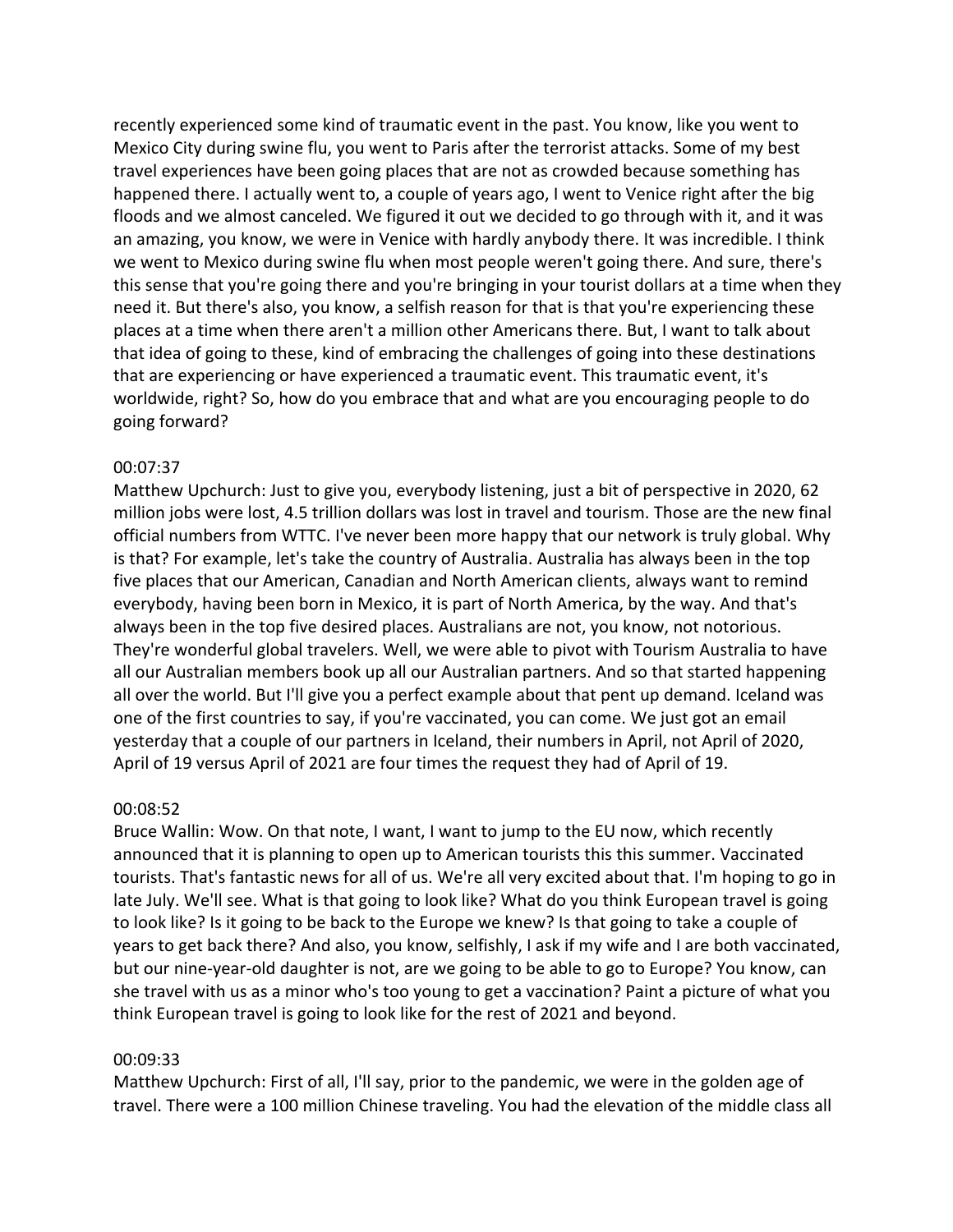over the world. You had the, particularly the U.S. and Western European Baby Boomers, because here's a statistic that by the time the last baby boomer turns sixty in 2024, it'll be the first generation in the history of the planet, where 80 percent of the generation is expected to live an additional generation, 20 to 25 years and 80 percent of those people who do live in relative health. So you have millennials and Gen Zs who are prioritizing experiences over goods, and then you've got this age of the longevity revolution and then you throw in 120 million Chinese travelers. There was a reason we were having some overtourism issues, right? But one of the things that we were talking about is if you want to be a savvy traveler, you know, you need to start thinking about the optimization of your experiences like you do the optimization of your financial portfolio. There's nothing wrong with doing things at the last minute, but I would suggest to you that having a strategy actually makes you even a better tactical person. One of the things that our customers that we are, we've been professing for a while. More and more people have been doing this, where you think about the next two or three years, you know, you think about your children, you think about milestones, you think about this stuff and you start kind of planning further in advance those big trips, those milestones, your big investments. Then you got the kind of the medium ones, right? You might want to plan six months in advance, three months in advance, whatever. And then you've got your end cap at the grocery store trips. You know, I'll buy one of those because it's an opportunity, you know, a spontaneous opportunity. And so what's happening is we have a huge number of Virtuoso clients and travelers who had already made bets on Italy and Greece and Portugal, not knowing whether the borders were going to open or not. The reason, what's going to happen in this summer, in my opinion, you better get on it because it's going to sell out pretty darn fast and it's going to sell out for two reasons: pent up demand, airlift, but also because capacity controls. And then to your point about children, that is that's a biggie it's a biggie for for travel because different policies are there and theoretically you can come in, but if the child doesn't have a vaccination, but if they test positive, then what are the quarantine rules and the quarantine rules are different. And again, this is where things are still evolving from the perspective of making some of those risk decisions. And by the way, it's not only where you're going, it's it's coming back.

## 00:12:11

Bruce Wallin: Moving beyond the EU for a second. Let's do, I want to just kind of quickly run around the world some some popular spots and see your take in terms of like what's going to be possible, what's not? So let's start with the Caribbean, very popular spot for Americans. Obviously, like there's been a lot of visitation to the Caribbean, even though there's, you know, the rules have been changing on a daily basis. What are your thoughts on the Caribbean for the rest of 2021?

#### 00:12:34

Matthew Upchurch: I think I think both the Caribbean and Mexico will continue to manage it, but overall, I'm still pretty bullish about the way they're handling it, the way they're testing, the way they're doing. The whole issue right now on a macro level is this whole concept of vaccinated travel.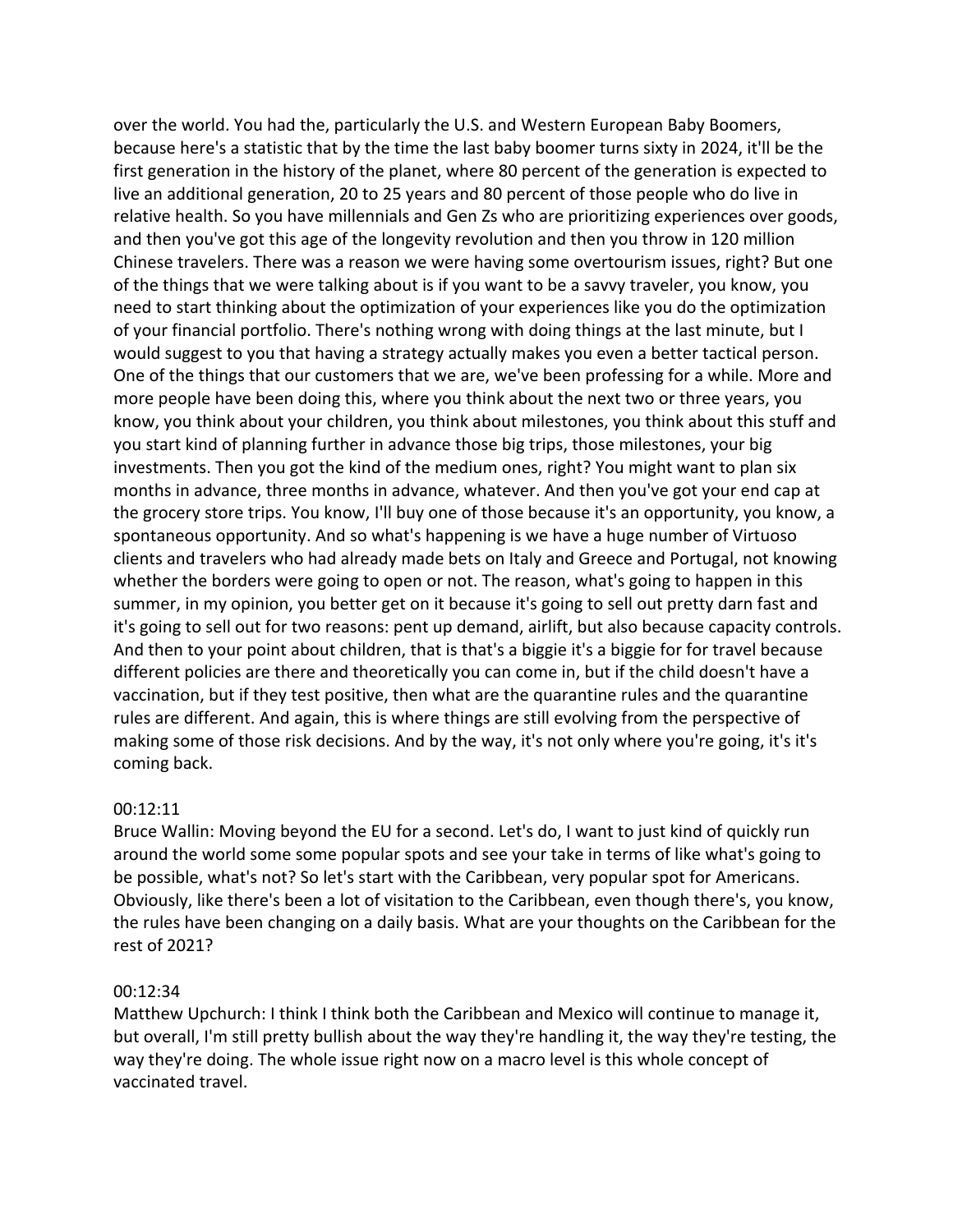## 00:12:48

Bruce Wallin: So the places that have really suffered clearly are the are the city destinations. And so places like, you know, what about Asian cities, Beijing, Singapore?

# 00:12:57

Matthew Upchurch: One of the things that is very complicated right now, and it's for me as a travel industry person is kind of sad, is unfortunately the political element of whether we recognize a vaccine or not. Right? And I think this is what's hard about this, this particular because it's what will the be the viable bubbles, what will be the viable corridors, the East West situation with with Asia. You know, I think that's going to continue to be something that we're all monitoring.

# 00:13:24

Bruce Wallin: So, okay, what about you mentioned Australian and New Zealand earlier or Australia I believe, and very popular, people are, one of those destinations people are very eager to get back to. They've been completely shut down. Do you see? Do you see that changing at all?

# 00:13:38

Matthew Upchurch: I literally just was WhatsApping one of our top members in Australia from Melbourne, he just sent me a photo of him being vaccinated. I asked him, I said, hey, well, what do you think about international travel? And he said, just follow the pattern. We'll probably open up to like Fiji and a couple of other places first, so, so they continue to take a more cautious approach. We're hoping, but again, you know, these things change, and right now, I'm not that sure what will happen in the short term for our summer, their winter. That seems to be still a little more limited.

# 00:14:10

Bruce Wallin: A little farther out, yeah, yeah. So, I want to jump to cruising, because I read somewhere that you said that cruising is key not, just to, not just in this situation, but cruising is key to travel's recovery. Can you just explain what you mean by that?

## 00:14:23

Matthew Upchurch: First of all, I felt that cruising got completely inappropriately, overly maligned. And by the way, I remember I believe me. I remember, because I remember at the beginning of the pandemic, it was Japan, what I mean, there was a couple of countries, you know, China, at the beginning, etc. and the Diamond Princess.

#### 00:14:41 Bruce Wallin: Yeah.

## 00:14:41

Matthew Upchurch: I mean, it's a bad situation when a cruise ship was listed in a list of countries, right? But the reason I think that was so, so inappropriate and people say, well, what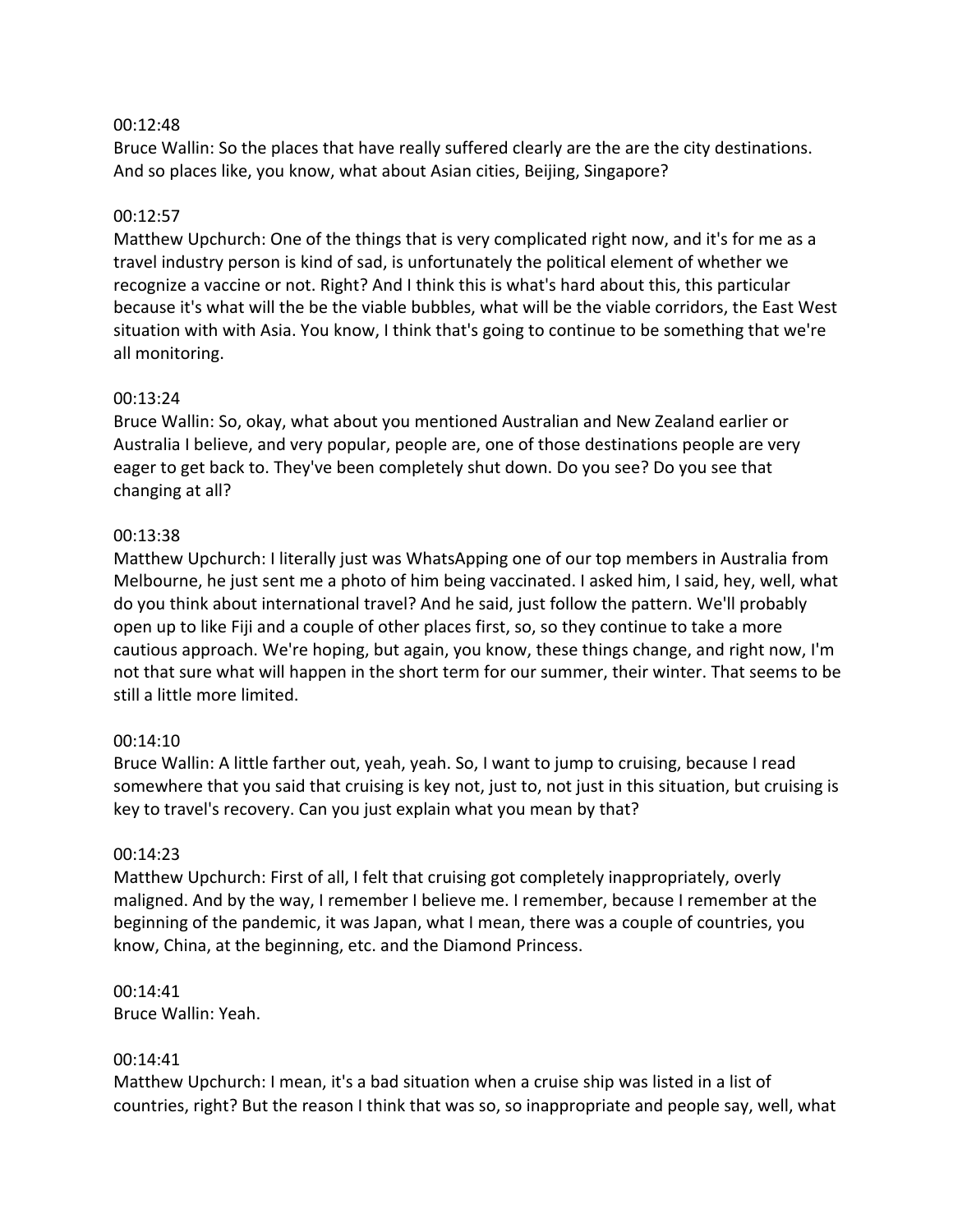about this and what about that? Well, tell me how that's different from some of the mistakes that governments made.

00:14:57 Bruce Wallin: Right.

### 00:14:58

Matthew Upchurch: You had x amount of information. You did the best you could. There were no protocols, no whatever, et cetera, et cetera. One of the reasons cruising gets maligned, you know, in my opinion inappropriately, is because they're the only form of travel that actually measure sickness perfectly. Now, I don't mean 90 percent 80. I mean perfectly. Why? Because every ship has to report to the, has always had to report to the CDC because of norovirus and all that stuff. They have hospital facilities, medical cruise. They measure everybody. It's a controlled environment. They know that. And so what I meant by, for travel to recover is, because it's not just about being on the cruise ship. The cruise industry is also going to be critical to the opening up of what are the protocols on on land. What about the air corridors? Cruises are vital to helping some of the most remote places in the world, right? Come back that don't have the typical infrastructure.

#### 00:15:54

Bruce Wallin: Okay, so do you feel comfortable cruising right now? Would you go on a cruise with your family this fall, this summer or whatever it is?

#### 00:16:00

Matthew Upchurch: And the answer is yes. When you look at what the cruise industry has done with the filtration, with the protocols, whatever, if I'm going to be on an airplane and going through airports and all that kind of stuff. And they've also thought through the protocols. Now, having said that, it goes back to that really important question you first answered: after 9/11, is it safe? Ultimately as an advisor, I can't tell you ultimate. I can give you the data, you know, and it's basically the same as, kind of like, when you signed a waiver and you go bungee jumping in New Zealand. It's called informed consent, right?

## 00:16:37

Bruce Wallin: Do you have fears and concerns about your own personal travels going forward?

#### 00:16:40

Matthew Upchurch: yI think I probably mirror what I hear more and more from everybody is that number one our youngest is now 12, our 16-year-old old just got vaccinated. So I would say as a parent, I can by the way, there's multiple plans now where you can buy, even if you get COVID, evacuation insurance and stuff like that. I think the number one issue that still is the psychological barrier is this getting getting stuck right is the quarantining that if for some reason I do test positive, whatever, what happens. It's been interesting to see like where where I was just in Cancun, right, in Quintana Roo. A lot of the a lot of the properties there created this kind of like self-insurance thing because they weren't operating the hotels at full capacity in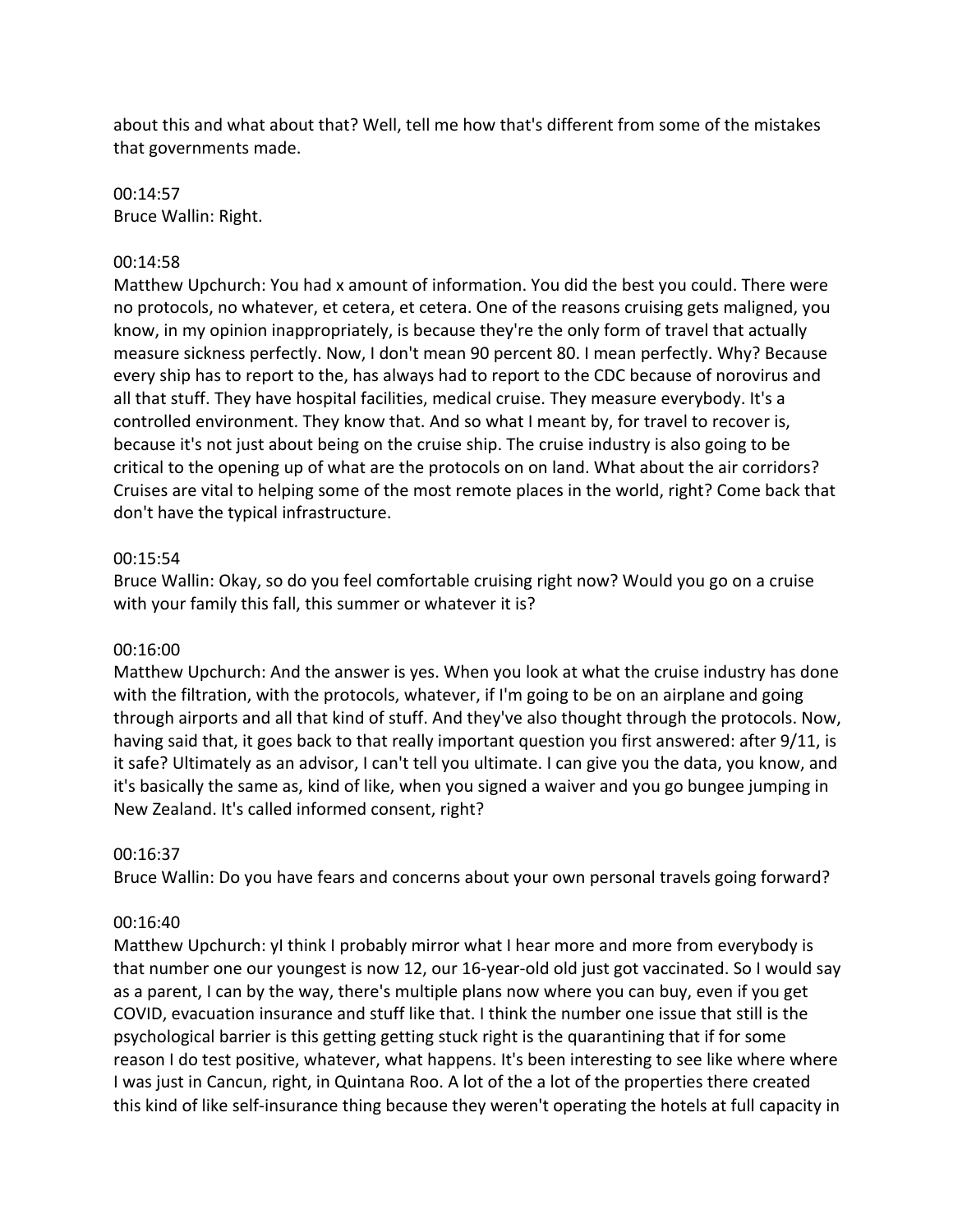order to have protocols. They were basically saying, if you for some reason do test positive, you literally, we will give you a room for you and your spouse separate and it's included. So those are some of the some of the things, but I think that's still the number one concern is the idea of being stuck in quarantine.

## 00:17:41

Bruce Wallin: Has, let me I mean, this is the kind of the fundamental question of why do we travel for leisure, right? Why do we travel for leisure and has that changed the answer to that question?

## 00:17:52

Matthew Upchurch: You know, I absolutely love that because I think what's happened is not to sound cliche, because you go back decades, right? Travel and particularly leisure travel, you know, used to be used to be seen our parents and our grandparents, you know, post-World War II the beginning of the gold, you know, the jet age. It was a luxury. It was seen as something that and over all these decades, it's become, you know, one of the most important parts of life. Call it a necessity or whatever. And I think more and more people have realized over time that getting out of your comfort zone, you know, being curious, having that white space to just think and immerse yourself in something, you know, if you think about every single self-help kind of how to be a better person, how to be a better entrepreneur, whatever it is, every single, Stephen Covey calls it, you know, sharpen the saw. You know, every single one of those has some form. Dan Sullivan, a strategic coach, has called it free days. Tony Robbins, I mean, everybody has a form of it, right? That humans only have so much emotional energy. Right? It's not infinite. And you have to have those breaks. It's kind of the focus of interval training, right, is more effective. And so I think that what's happened is, you know, you connect differently, you grow, you recharge and different people recharge in different ways. People want to go paragliding, they want to go sit on the beach and that the diversity of travel and what you can do is so amazing. I did a speech, a very short speech one time, it was a 50 minute kind of TED type talk. Why is travel transformational? And there actually is brain science. It takes a lot of energy and one away, one of the ways it conserves energy is by looking for patterns. When your brain says, oh, I know this because it's a pattern. It basically doesn't pay attention as much. Right? So when you go somewhere new or you taste something new or whatever, it's like, oh, what's going on here? And when it says, when you literally say travel opens your mind, there literally is scientific reason why it quote unquote opens your mind, because your mind is always looking for, oh, wait, I don't recognize this.

## 00:20:02

Bruce Wallin: It's funny you say this. I've had arguments with friends before about traveling with young children, where you know the idea that, oh, there's no point in taking a, you know, a two-year-old or whatever on a trip. I completely disagree. My first memory as a human being is on a trip to England when I was three years old. I don't have a very good memory, I should say, but my first one was from a trip and I and I think that with my kids too, it's just that that experience of being somewhere completely different and doing something completely different than your routine, you're not taking a nap at the same time, you're not eating your snack at the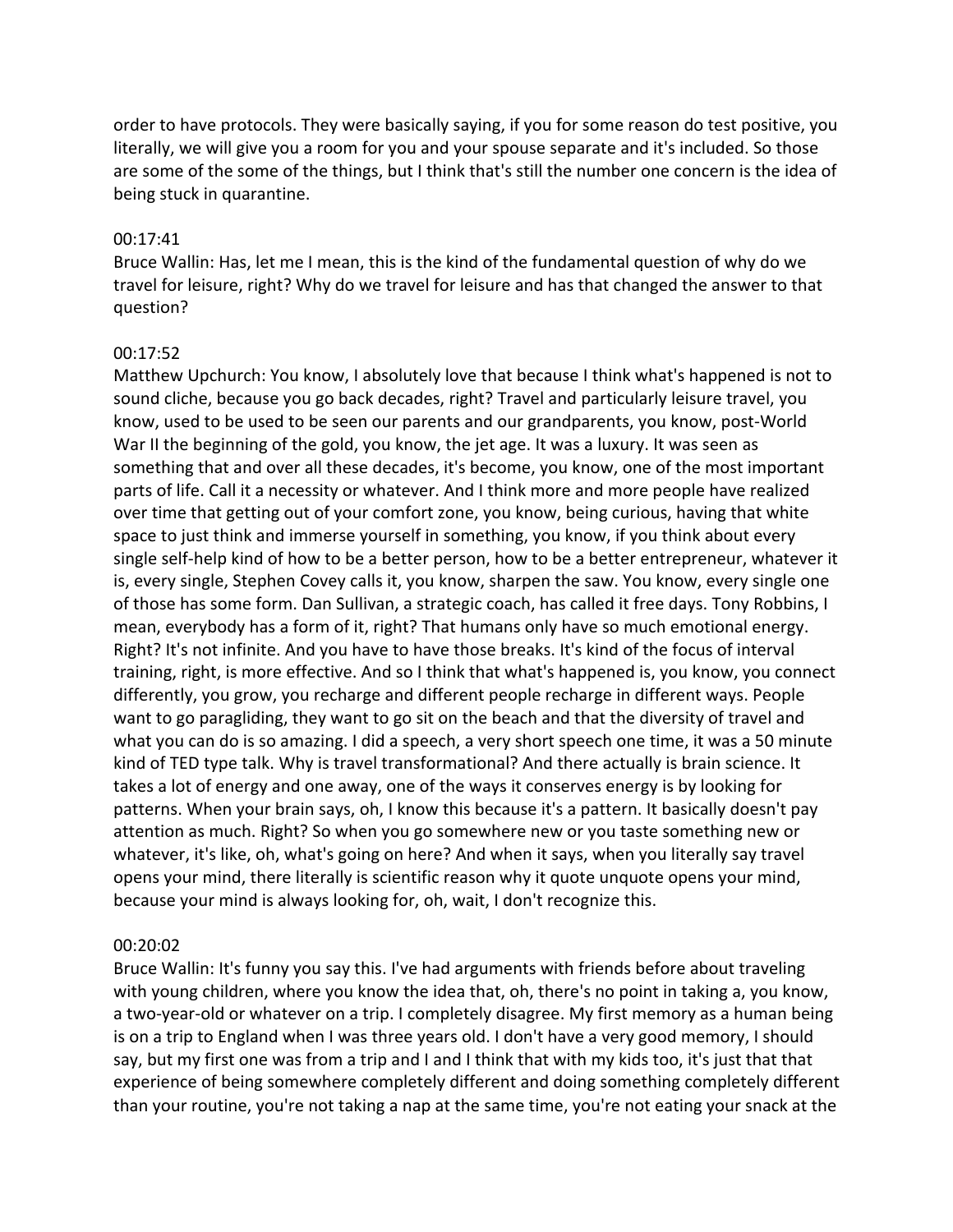same time, it opens their minds. And, you know, are you going to remember it? No, but it definitely affects their minds. And I think, what to your point, it does. It continues to do so as we as we age and hopefully forever.

## 00:20:44

Matthew Upchurch: I totally agree with you. I would even argue even younger, you may not remember, but I can tell you this. Our 16 year old visited 15 countries by the time he was two years old. I believe that the effect is even younger. They may not remember it as a memory, but I can tell you the way my children eat, their ability to eat all kinds of stuff, smells. Because, you know, it's taste, it's food, it's smells. It's different people and it's fundamental.

#### 00:21:15

Bruce Wallin: And those are the things that we've missed about it too, right? It's that, it's the smells, it's the taste. It's the people. It's all of those things together. And that's, you know, I think that's something that whether it's as a family or with friends or a spouse, it's just it's that shared experiences that, like you said, even if you're too young to remember it, it's still impacts you and it's something you carry with you.

## 00:21:34

Matthew Upchurch: I'm sure a lot of people have watched the Social Dilemma about the effect of social media, right? Travel is also the antidote to the infinite scroll. It's like, the idea that you will pause and consciously go do something and however you recharge. It's about a conscious pause. So if you're an extrovert and you recharge by connecting with people, that's what you do. If you're an introvert and you like hiking the Himalayas, you know, or going to the Grand Tetons or something. But it's about being purposeful. It's about being conscious of it and doing that. And then, of course, then you add our social animal aspect of it. And then when you do that in conjunction with the people you love and those memories and how many times, you know, I was asked a long time ago, there was a survey of travel executives and said, You know, what do you remember it was, oh, it was a Thanksgiving thing, right? It was like, maybe I remember the BB gun I got when I was, you know, five years old or the this. But most of what I remember in my life are trips with my parents and things I did with my brothers and my sister and my family and my wife and what we did. I mean, it's just to give you a fun example. We have some grandmother matriarchs who literally told their grandkids, yes, I'm going to leave you a little money, but I'm telling you right now, I'm going to spend most of it, and I'm going to pay for an annual family trip to a really cool place. We're going to have family time together. We're going to learn our origin stories and get to know each other better, we're going to have those valuable moments. What a wise grandmother.

#### 00:23:02

Bruce Wallin: You know, you just outlined my plan for life right there. That is that is my one goal in life is to be that grandparent that gets to take everybody on these cool trips a couple of times a year. That is what I'm shooting for.

#### 00:23:13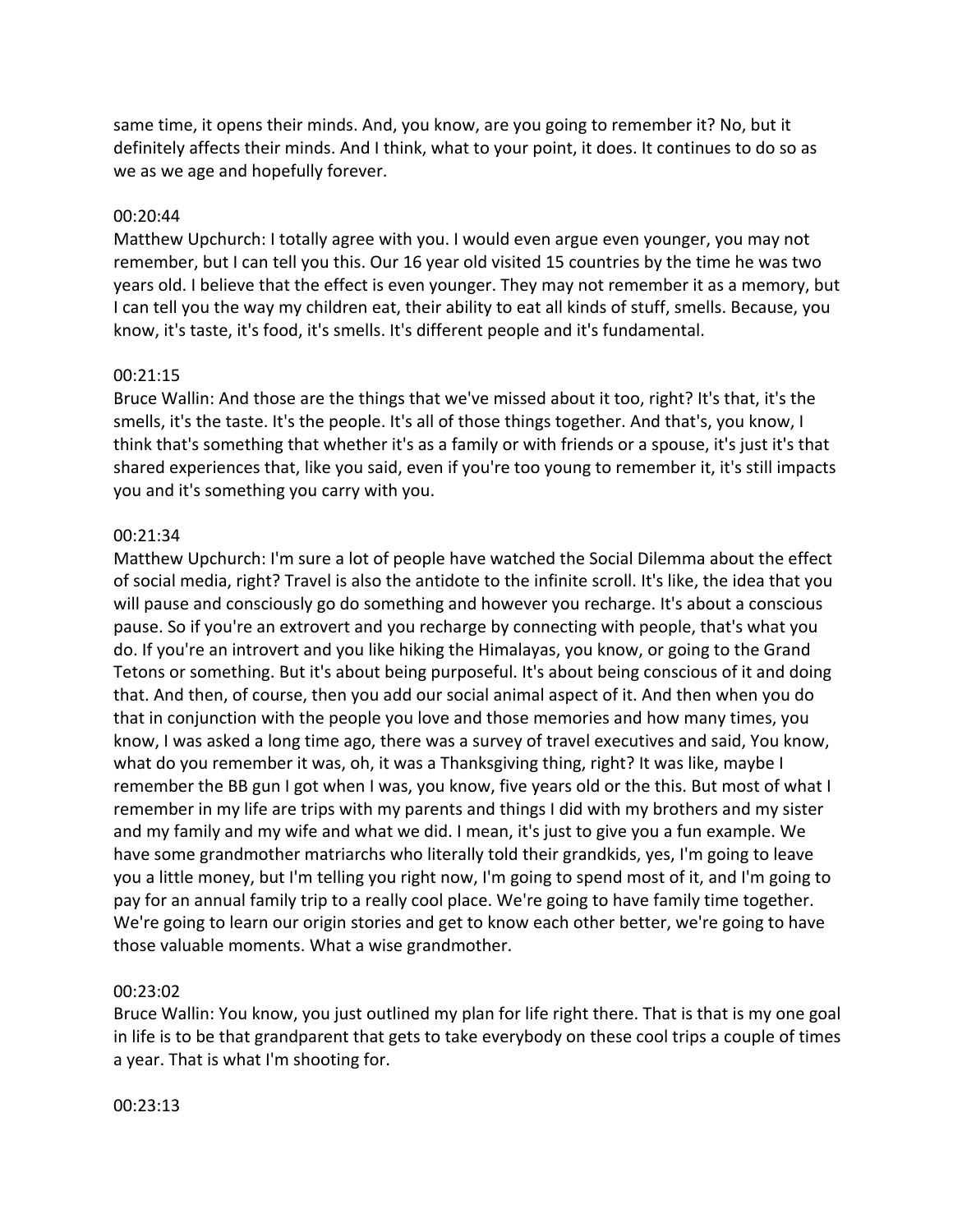Matthew Upchurch: Yeah! Isn't it awesome?

### 00:23:16

Bruce Wallin: Okay, so you're definitely going to be that grandfather. But for now with, you know, someone with all your access, you've got to have something coming up like, what? What over the top trip do you have planned?

## 00:23:26

Matthew Upchurch: Well, it's interesting you call it over the over the top. So, Virtuoso and myself personally, I've been involved with Virgin Galactic since its inception and I've been to all the events that the launching of the spaceship, the mothership, the this, the that and the other, and I can't wait to do it. And by the way, I'm not a thrill seeker, right? There's some people, I'm not I'm not like, I'm not like a thrill seeker. I'm not like -

## 00:23:48

Bruce Wallin: You're not like Richard Branson.

## 00:23:49

Matthew Upchurch: I'm not Richard Branson. But, I was at the unveiling of the mothership in Mojave years and years ago. And besides Virtuoso selling Virgin Galactic, I'm also one of the founder astronauts, which means I bought my ticket years ago. There's, you know, almost 700 people have already bought their tickets, but I'm in the 84 and we're by lottery, right? So, I'll be there. Richard will go first. And either the flight number two to flight twelve or something like that, because there are six people per flight. Anyway, I was also asked because I'm going to I'm actually a customer. I was asked if I would be in the media pool of customers to talk to the media. I got selected to and ended up being for, I think it's ITV one of the British television stations, and the British reporter was really nice, kind of buttered me up. And, so I'm like, you know, you can tell by my personality on this podcast I'm pretty easy going , you know, I love to tell a story. And so the guy goes, okay, we're on camera. He goes, this is dadada coming from Mojave, blah blah blah. And I have Matthew Upchurch, you know, who's going to go up in space, blah blah blah. A Virgin Galactic founder astronaut. But, isn't this about a bunch of rich people getting their jollies? I mean, he puts the microphone in my... and I, oh my, you know? And I'm thinking in the back of my head well, and I said, look, I get what you're saying, but I've made my career in travel. If you think about what people pay to fly on a Pan Am back in the 40s, it was pretty expensive, right? Every single product in the world always goes through a democratization curve. And Richard Branson, has all been about democratization. So I said, but I will tell you why I'm going up there. I'm not a thrill seeker. I don't fly my own planes. But, I have spent my entire life in travel. I read the Overview, the book, the Overview Effect about people who have gone to space. I've met astronauts through Virgin Galactic and through other programs. And why I love travel so much is because it takes you out of your comfort zone. It forces you to see things from a different angle. And for me, having gone to nearly 100 countries in the world and all this kind of stuff, the idea that I, even for a few minutes, can be in space, looking down and seeing no borders, no, this the climate, whatever. And then hearing about how it changes people's lives. And then when I come back home, the ability to become an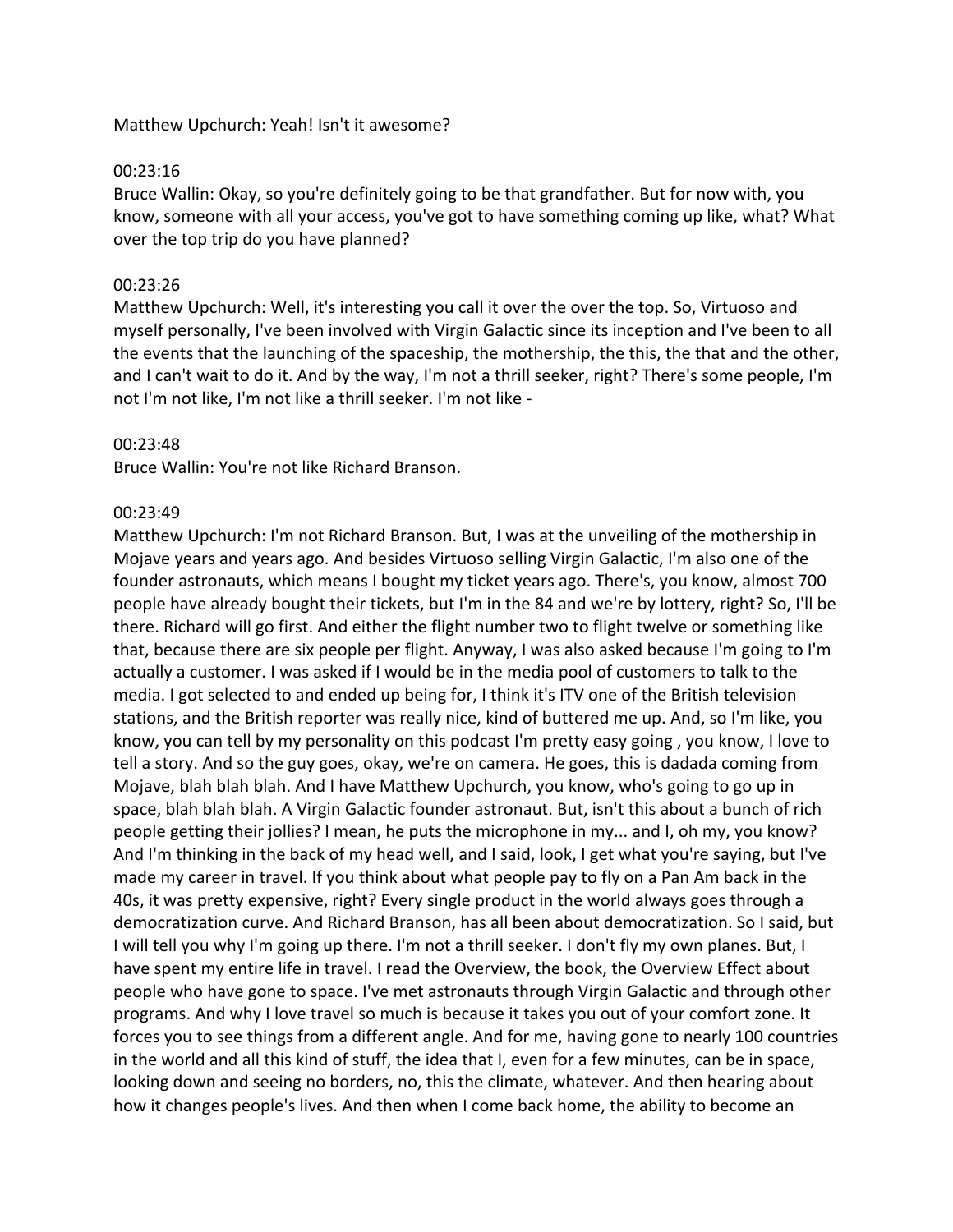ambassador to that idea. Right? The ability for those of us to go up in space to be able to come back as just mere citizens.

#### 00:26:18

Bruce Wallin: You know, honestly, the idea of going to space has never really interested me that much. But hearing you describe it that way, I get it. You know, maybe I have to add another one to my list. But either way, aside from the space travel and some of these other things we have to look forward to. What are the next steps for luxury travel? What is the best form that luxury travel can take going forward?

#### 00:26:40

Matthew Upchurch: First of all, nothing changes a human being more than having taken something away from them that they took for granted. I think both the destinations are going to be more conscious about what they do, and there's going to be this, yes, there'll be this tension between economic recovery, but then how do we want to come back? You know, I think that luxury travel this pandemic will have accelerated the fact that people want authenticity. They want to be participants. They want to make sure that their travel is a force for good. They want to see that they're spending. I mean, we have a we have a data point that we did a survey of travelers in about 16 countries that said it was called the commoditization of quality. As overall quality has become better and better and better. More and more clients are saying, You know what? I'm going to also choose the companies I do business with based on something other than just the base level of quality I know I'm going to expect. So, you know, some shared values, what they do, things like that. But again, I think what's really interesting, I was asked a long time ago, and I'm thinking about it now when you ask me this question. I remember, I remember being asked the question on Australian television one time define luxury, you know, is it a price point? Is it this is it that? And I think that to some degree, luxury is kind of like finding people and organizations that actually listen to what's important to you and deliver that. You don't just ask the question, how was your trip? You ask the question like if there was one thing about that trip that you would have liked to have seen done differently or that you would change? What would it be? Now that's a very pointed question. And so what happens is when you're working with a collaborative smart travel advisor with every trip, the totality of the way you experience things improves. And so I think for me, luxury travel going forward is more conscious, more purposeful. I think that products are being designed to be a platform that allows for that customization. I think you're going to see travel that is much more. You go back to the places you love. You want to do something different. People are going to travel to more places than ever, and more and more products are going to be refined to the particular needs and desires of what is important to you.

#### 00:29:01

Bruce Wallin: Matthew, it's been a real pleasure having you here today. I really appreciate the time. This has been fascinating, your insights on on everything that's going on. Very excited for what's ahead in the future for Virtuoso and for all of us as travelers. So thank you.

#### 00:29:15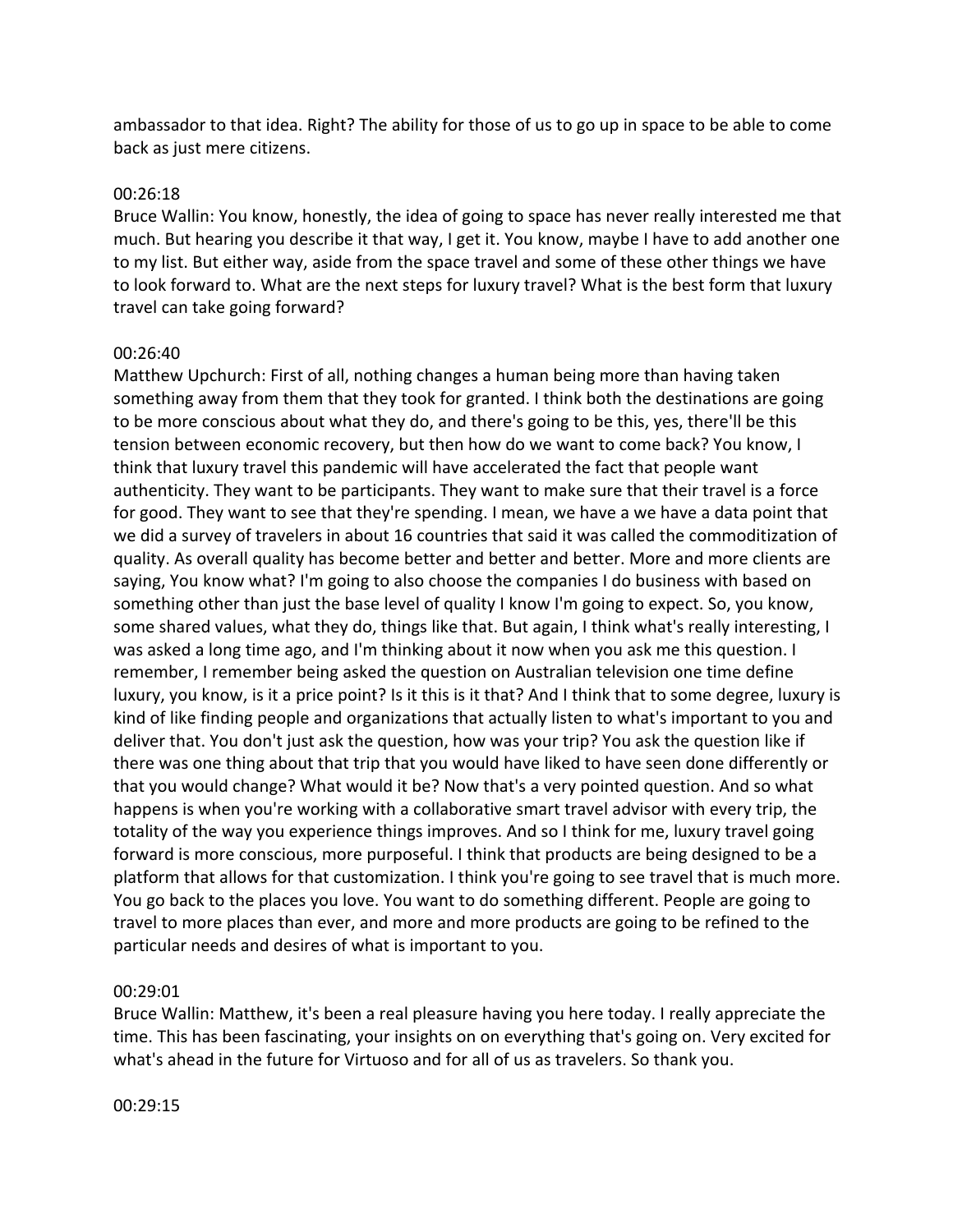Matthew Upchurch: Thank you so much for us.

#### 00:29:17

Bruce Wallin: Matthew had some great insights on the state of travel, and now that it's time to travel again, where should you go? Well, I have a few ideas

## 00:29:28

Narrator: And now for the Wallin wrap up.

## 00:29:32

Bruce Wallin: Not that I needed to get any more excited about travel right now, but my talk with Matthew really got me thinking about all the great new things that we have to look forward to as travelers. I've always been someone, I've stayed on top of the latest luxury travel news. You know, what, new hotels are opening, emerging destinations, new trips, tours, yachts, you name it, but that became kind of a depressing exercise during the pandemic. And now, you know, now things are different. We're emerging. There's a lot to be excited about, and there are a lot of great new hotels that opened up when when none of us were paying any attention. Let's take Madrid, for instance, one of my favorite cities. Three new hotels there. The Ritz Madrid has just reopened as a Mandarin Oriental Hotel. Villa Magna is opening as a Rosewood hotel and Four Seasons just opened up a hotel right near the Plaza Mayor. Four Seasons, by the way, also has brand new hotels in New Orleans and Tokyo. Further on in Japan, there's a ton going on in Kyoto. There's a new Amaan, a Park Hyatt, the Hotel Mitsui there. We've got the Ritz-Carlton in Niseko, Japan. That's that's really tops on my list. Just an incredible ski resort. But the thing I'm most excited about has to be the new Aqua Nera boat on the Amazon. This is from Aqua Expeditions, which I've done on their trips on the Amazon, and it was so cool, like just one of the best trips I've ever done. It's like, it's like being in a luxury safari camp, but you're on the water in the river, seeing pink dolphins and anacondas and all these monkeys and birds. And it's such a cool experience and a little side note on my trip. It was just me and my two older kids, and this boat holds 32 people. And it just so happened that we got their week where there was only five other people on board. And so we kind of lucked out. But it, you know, with that, we became good friends with everybody else on board. We're having a great time, all these great adventures, every morning you go on an adventure together every afternoon. And it wasn't until about 48 hours in that we realized that one of the guests was the greatest snowboarder of all time, Shaun White. And, but it didn't matter out. There was just like, we were all doing these things that none of us had ever done before. And again, it brings up that kind of the shared experiences and the bonding that happens in those times. And anyways, that is that is a long way of saying check out the Aqua Nera. It's going to be very cool, as are so many of these other things. We've got a lot of exciting things to look forward to, so we will see you out there on the road soon. Thanks again to Matthew Upchurch for joining us today on Travel That Matters. Please share this episode with your traveling friends and family. And be sure to check out our show notes for more information on Virtuoso. This show is produced and edited by A.J. Moseley and Darra Stone for Curtco Media. Music by Joey Salvia. I'm Bruce Wallin. Enjoy your journeys and I'll see you down the road.